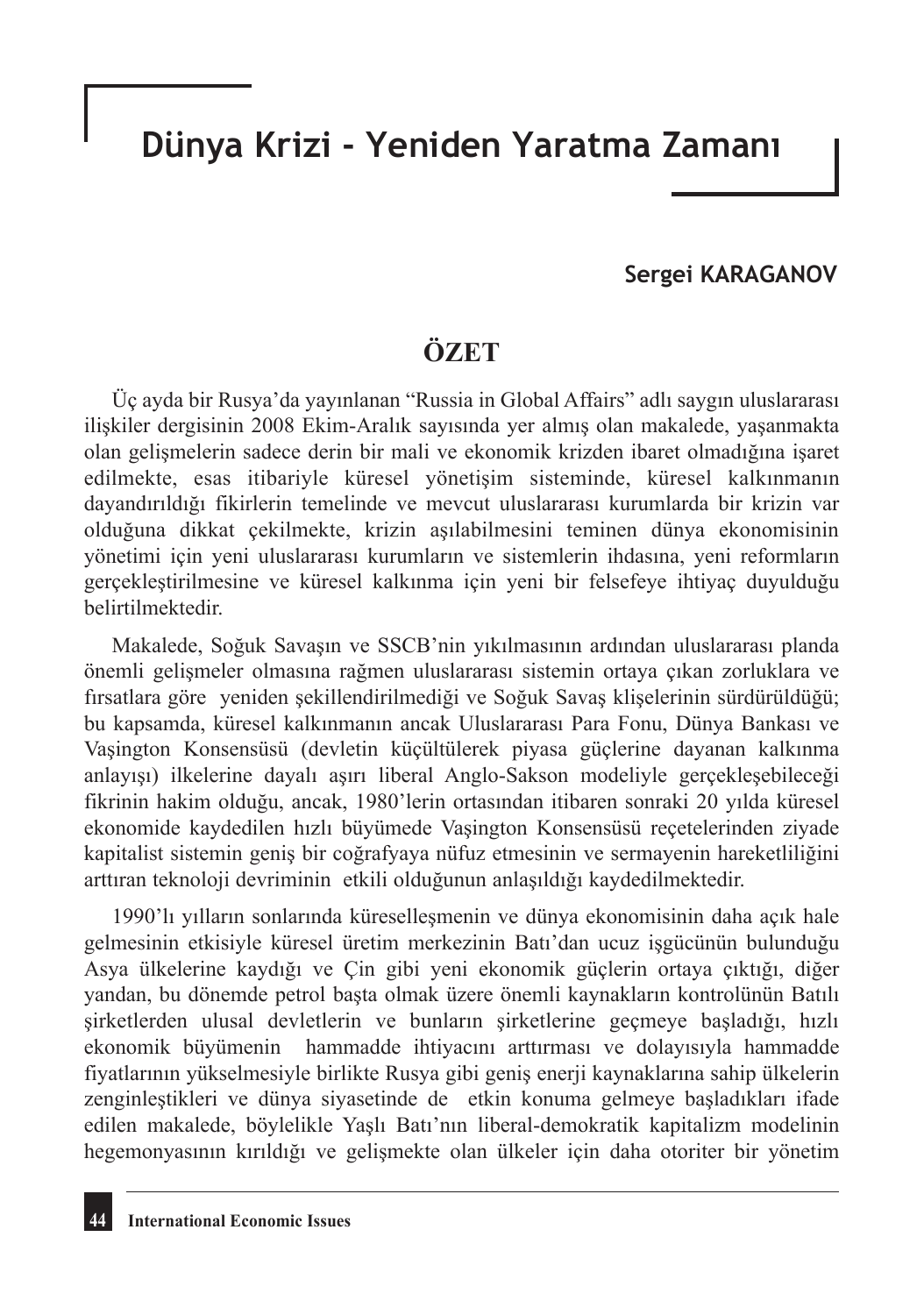anlayışının benimsendiği yeni ve daha cazip bir kapitalizm modelinin ortaya çıktığına işaret edilmekte, küresel finans krizinin patlak vermesiyle birlikte önce ABD'de ardından diğer ülkelerde şirketlerin ve bankaların devlet yardımıyla kurtarılması gibi sosyalist yöntemlere başvurulmasının da Rusya dahil olmak üzere üçüncü ülkelere empoze edilen Vaşington Konsensüsü ideolojisinin terk edilmekte olduğunu ortaya koyduğuna dikkat çekilmektedir.

Küresel krizin daha başlangıç aşamasında olduğu belirtilen makalede, önümüzdeki dönemde uluslararası arenada önemli istikrarsızlıkların yaşanmasının kuvvetle muhtemel olduğu, dış talebin düşmesiyle birlikte Rusya dahil olmak üzere yeni bir ekonomik modele yönelmeyen petrol üreticisi ülkelerin sıkıntılar yaşayacağı kaydedilmekte, krizin hitamında göreceli olarak kazançlı çıkacak ülkelerin sadece krizi az zararla atlatmış olan ülkeler değil aynı zamanda yeni bir dünya düzeni kurulmasına yönelik inisiyatif alan ülkeler olacağı ifade edilmekte ve bu bağlamda Rusya'nın yeni bir Avrupa güvenlik sistemi oluşturulmasına ilişkin önerisine değinilmektedir.

Makalede son olarak, yeni bir sistemin oluşturulması kapsamında aşağıdaki ilkelerin tartışılmasının yerinde olacağı kayded ilmektedir:

- Sınırsız ve sorumsuz liberalizm yerine serbest ticaretin ve sıkı uluslararası düzenlemelere tabi liberal ekonomik düzenin desteklenmesi.

- Bir ülkenin hegemonya kurma çabaları yerine politikaların güçlü ve sorumluluk sahibi ülkelerin eşgüdümünde ortaklaşa belirlenmesi.

- Yeni bölünme çizgileri ve çatışma nedenleri yaratılması yerine güvenlik boşluluğun doldurulması için ortak çaba sarfedilmesi.

- Enerji güvenliği konusunun suni olarak siyasileştirilmesi yerine enerji sorunlarına ortak çözüm bulunması.

- Güce başvurması halinde bir ulusun self determinasyon hakkının tanınmasından vazgeçilmesi.

- Rusya ile AB arasındaki ilişkilerde stratejik ortaklık yerine stratejik müttefiklik hedefinin gözetilmesi.

- Demokrasinin ilerlemenin bir sonucu ve aracı olduğu gözönünde bulundurularak, kalkınmanın hedefinin demokrasi değil ilerleme olması.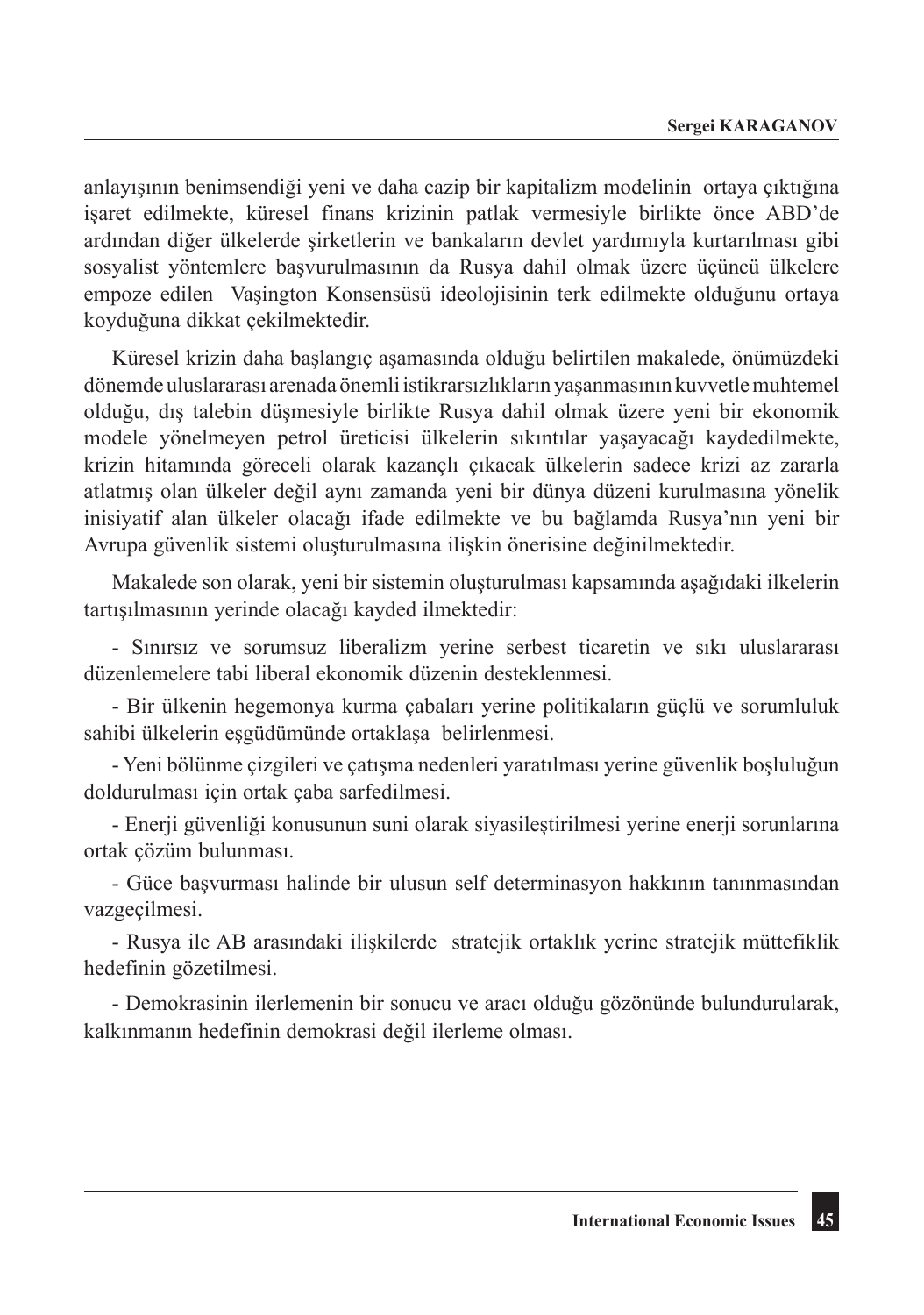# **The World Crisis - A Time For Creation\***

#### **Sergei KARAGANOV\*\***

 "The ideas expressed in this article came about long ago and took their final form during the first World Policy Conference held in early October in Evian, France.

The main impression left by the Evian conference for current politics, underlined in speeches by the Russian and French presidents, is that Russia and Europe have refused to follow the Cold War path, on which many Americans and their allies in Europe wanted them to embark, especially after Georgia made its incursion into South Ossetia. At the same time, differences between Russia and the West remain – and not only over the South Ossetian developments.

And now the main point – world history is entering a new era.

Politically, the past 100 years can be divided into three periods. The first period began with World War One, the Russian Revolution and the unfair Treaty of Versailles; then it continued with the first Cold War and ended with Stalinism, Fascism and World War Two. The next period began with the construction of a two-bloc confrontation, the classical Cold War and, simultaneously, the creation of the United Nations and the system of governance over the global economy and finance, which was dominated by the U.S. and the West. This system should have been rebuilt after the defeat of Communism and the breakup of the Soviet Union, which marked the beginning of the third period in the history of the last century. However, the international system was never rebuilt to meet the new challenges and opportunities. The West and the U.S., ecstatic over their new status as winners, decided to leave everything intact. A confused and weakened Russia had nothing to offer. Developing countries were still on the periphery of the world economy and politics. The following decade saw the establishment of a unipolar world based on old institutions.

\_\_\_\_\_\_\_\_\_\_\_\_\_\_\_\_\_\_\_\_\_\_\_\_\_\_\_\_\_

<sup>(\*)</sup> *This article firs published in October/December 2008 issue of "Russia in Global Affairs"*

<sup>(\*\*)</sup> *Sergei Karaganov is dean of the World Economics and International Affairs Department at the State University–Higher School of Economics. He is deputy director of the Institute of Europe at the Russian Academy of Sciences; chairman of the Presidium of the Council on Foreign and Defense Policy and is chairman of the Editorial Board of Russia in Global Affairs. Karaganov has a Doctorate in History."*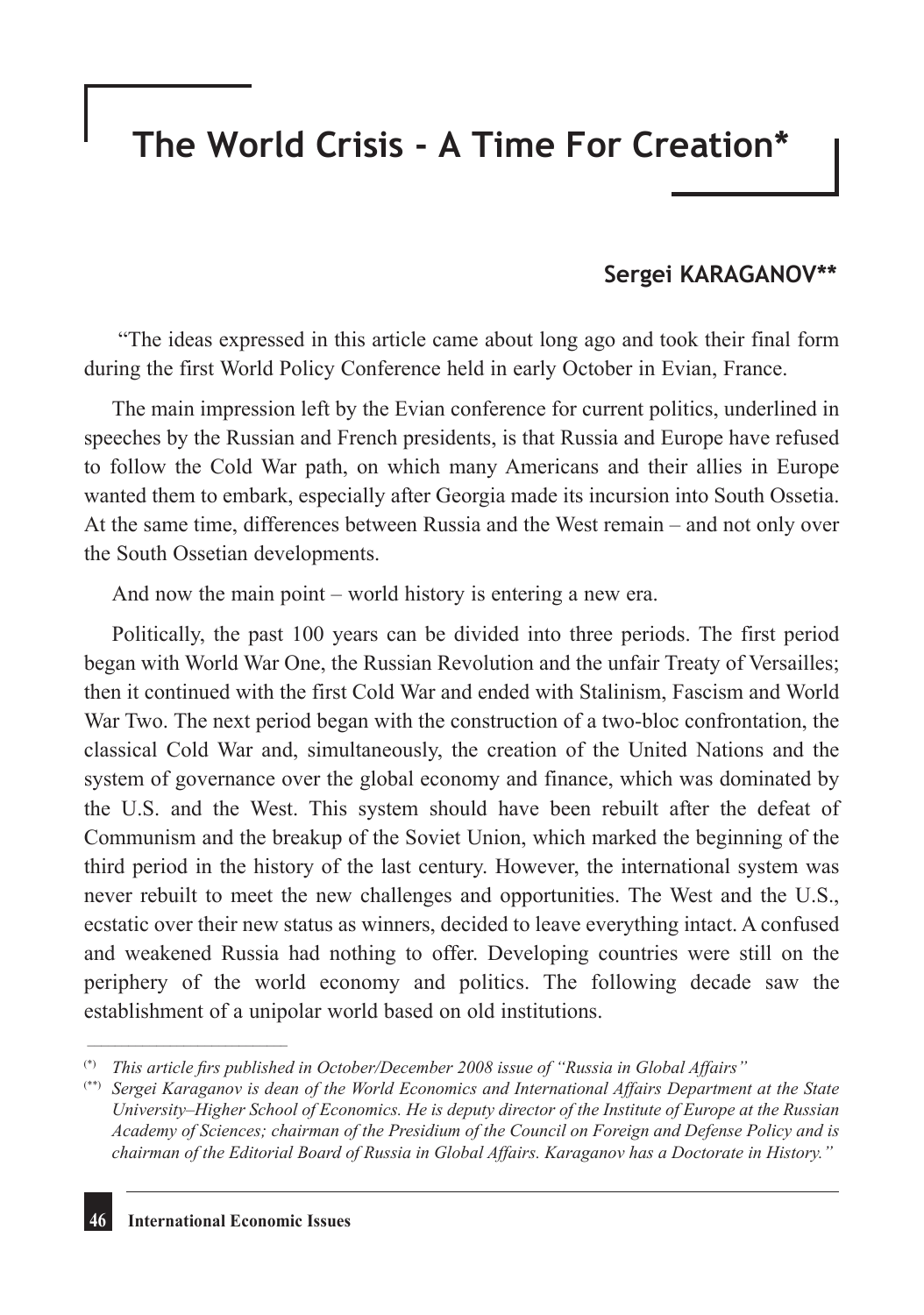In order to save NATO – which had lost its main goal – the West began to expand the alliance; however, as time went on, NATO became the main source of tensions in Europe, at least in relations with Russia, and predictably began to restore Cold War stereotypes. The UN kept losing its influence and effectiveness. Ecstatic over their victory, the winners overlooked the beginning of nuclear proliferation to such countries as India and Pakistan and failed to solve a single problem in the Middle East. Having missed the beginning of the Yugoslav war, they launched an illegal attack on Yugoslavia. The U.S. started withdrawing from the arms control system. The system of governance over international relations and security, established over the previous 50 years, was gradually disintegrating.

The tone in the global economy was set by the International Monetary Fund, the World Bank and the Washington Consensus, whose authors argued that the whole world could only develop according to the super-liberal Anglo-Saxon model.

#### A FINANCIAL BUBBLE

The world's increasingly rapid economic growth from the mid-1980s throughout the next 20 years was generally interpreted as the result of applying the Washington Consensus prescriptions, although now it is obvious that this growth was not so much due to them as to the huge expansion of the sphere of world capitalism. The markets of several dozen countries and a new cheap labor force made up of over two billion people in East, Southeast and South Asia, Central and Eastern Europe, and the former Soviet Union joined the world capitalist economy. Another factor that contributed to the growth was a technological revolution – this time with an emphasis on information technologies which ensured an unprecedented mobility of finance.

The new growth of the world economy, albeit uneven, was beneficial almost to all, especially to the Old West at the initial stage. The new financial class of the West grew fabulously rich through ever new financial instruments, whose essence many of their creators had already ceased to understand. The U.S. continued to get rich, as well, as it used a U.S.-oriented financial and monetary system which let the new financiers and the country at large live beyond their means.

No one cared to invent a new system for managing the rapidly growing economy. Countries continued to rely on the old, seemingly effective instruments and on the domination of the U.S. dollar. Only Europeans created a local and more or less new system and switched to the euro.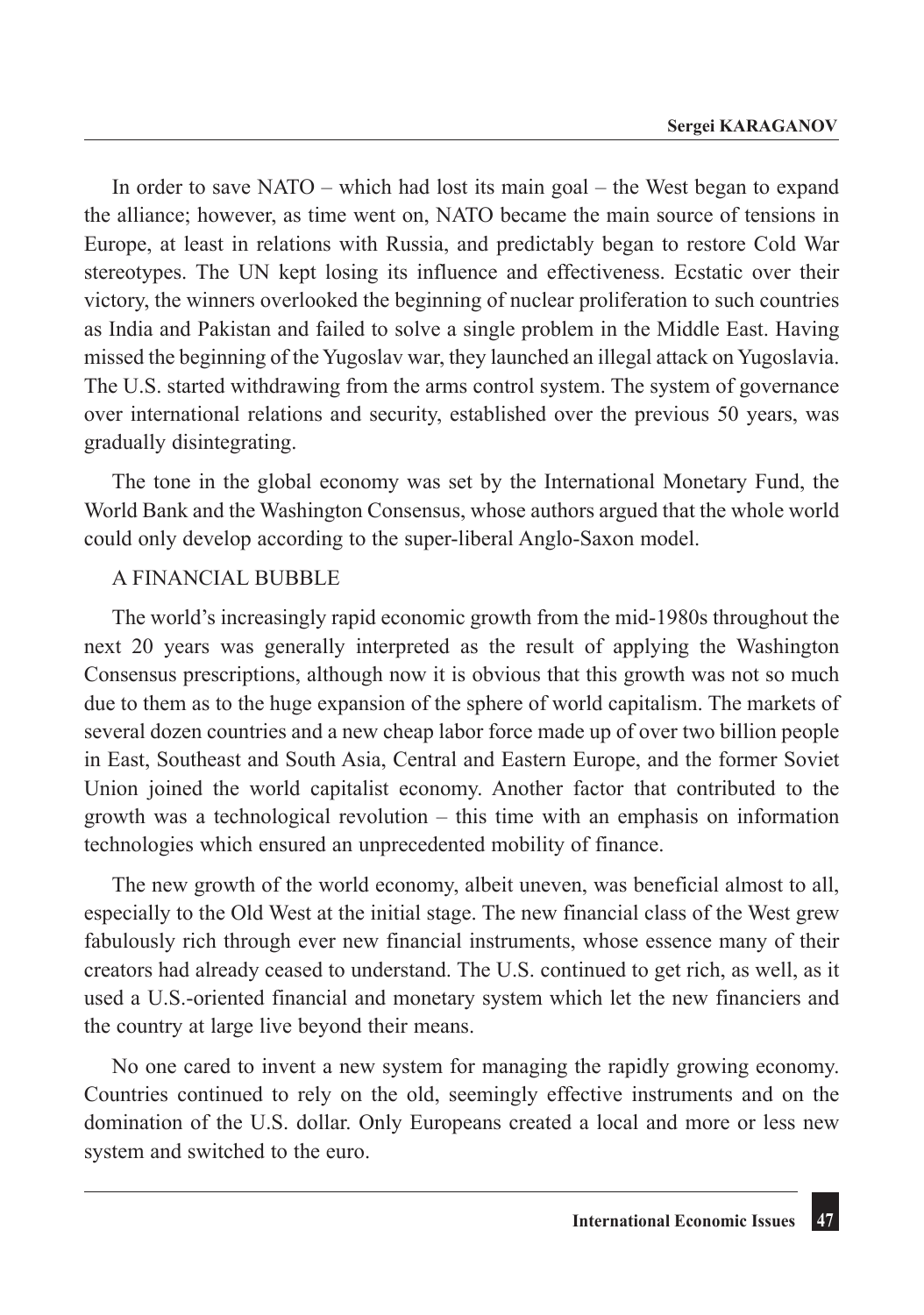The patently unstable political unipolar world could have been rebuilt after the September 11, 2001 terrorist attacks against the U.S. There was a chance to set up a global coalition led – but not dominated – by the United States. But Washington did not want to share its might with others; it instigated a second wave of NATO enlargement and decided to extend its political and economic model to the Middle East using force. Then it attacked Iraq. Predictably, America overstrained itself. Its reputation as a winner, prestige and influence went downhill.

At the same time, one more powerful process emerged. By the end of the 1990s, the globalization and the increasing openness of the world economy, which initially gave benefits mainly to the Old West, became more advantageous to young capitalist countries. A new industrial revolution began, based on the cheap and relatively educated labor force in China, India, and Southeast Asian countries. Global industrial production began to shift to new centers. China became the symbol of this redistribution of forces in the world economy. The old economic winners suddenly began to lose the competition. Resource flows moved to the younger ones.

The U.S. and the West, carried away by the establishment of the world domination of their political system, overlooked one more revolutionary change – the redistribution, within a surprisingly short period of time, of control over resources, above all oil, from Western companies to national states and their companies.

The increased consumption of raw materials due to the economic growth of young capitalist states triggered a worldwide increase in their prices, particularly oil and gas prices. This factor caused a new large-scale redistribution of finance – trillions of dollars within several years – to extracting countries and their companies. Energy-rich Russia was among the countries that gained from this second wave of resource redistribution. Huge financial bubbles emerged in the

U.S. and other countries. An enormous surplus of money appeared in the world due to the vast savings of Asian citizens who had started earning money but who did not have social security systems, and due to a money surplus in oil-producing countries, which amounted to trillions of dollars.

But the main bubbles formed in the United States.

All these basically new phenomena occurred under the old system of regulating global finance. The system almost did not work, but the wealth, which "rained down from heaven," stopped the mouths of those who warned of the system's inadequacy and of its inevitable breakdown.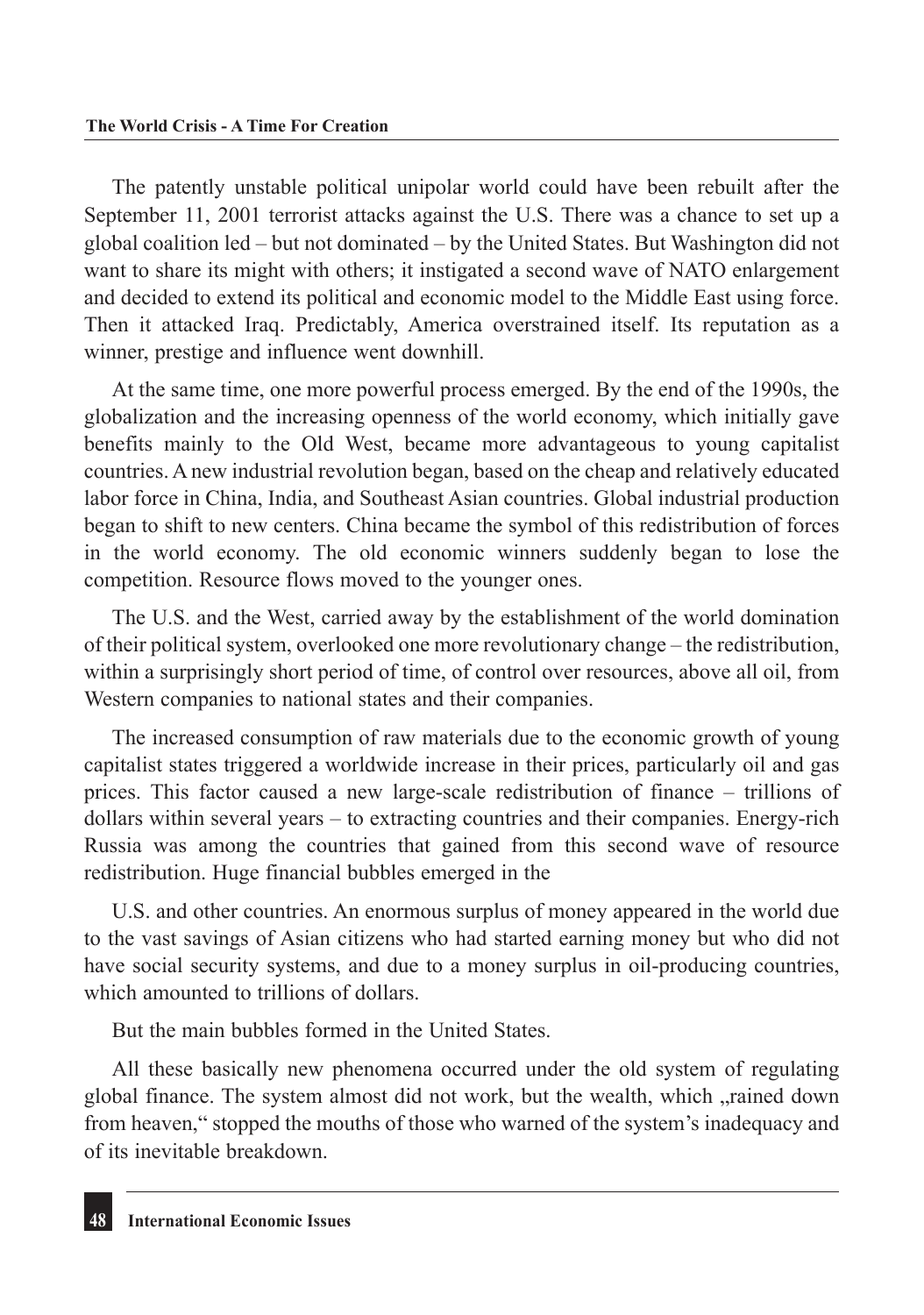Oil-producing states and countries of the young non-resource capitalism, which had freed themselves from the oppression of the bipolar world, felt increasingly independent. Apart from investing in U.S. government securities, thus financing debts and unbridled consumption, they started buying up Western companies and banks, dumbfounding the Old West and arousing fear in it that their new economic might would inevitably be followed by a redistribution of forces in world politics.

#### POLITICAL REDISTRIBUTION

The United States, weakened politically because of the Iraq war and by the overestimation of its abilities, was not the only loser. Western Europe was also intoxicated with victory in the Cold War. Europe, wishing to consolidate the results of victory and having lost strategic benchmarks for its development, launched a recklessly rapid expansion of the European Union. This caused Europe to focus still more on itself and further complicated and delayed the possibility of conducting a common foreign policy. Europe continued to lose its foreign-policy influence, although, unlike the United States of George W. Bush, its soft power – the attractiveness of its development model and the appeal of its lifestyle – was not weakened.

At the same time, it turned out that the Old West's model of a mature liberaldemocratic capitalism, which seemed to have won for good, was no longer the only ideological benchmark for the rest of the world. States of the new capitalism – naturally more authoritarian, in line with their stage of economic and social development – offered a much more attractive and attainable political development model for lagging countries. Moreover, they, and especially China, did not impose their models in their foreign expansion, but built roads, mines and plants to provide their industrial complexes and markets with raw materials and semi-finished goods.

In many ways, energy-rich Russia, which had dramatically increased its political clout, became the symbol of all those changes, disadvantageous to the West. In addition, unlike a more cautious India and especially China, it assumed a contemptuous and arrogant attitude toward the Cold War "winners" which had recently humiliated it and which had started to lose.

The former "winners" tried to regroup. As if from a horn of plenty, numerous projects emerged for a "union of democracies" – a tragicomic stillborn association of liberal-democratic "elders" against the authoritarian "younger" ones. There also was a desire to take down a peg the "new" ones which had shot ahead. The U.S. nurtured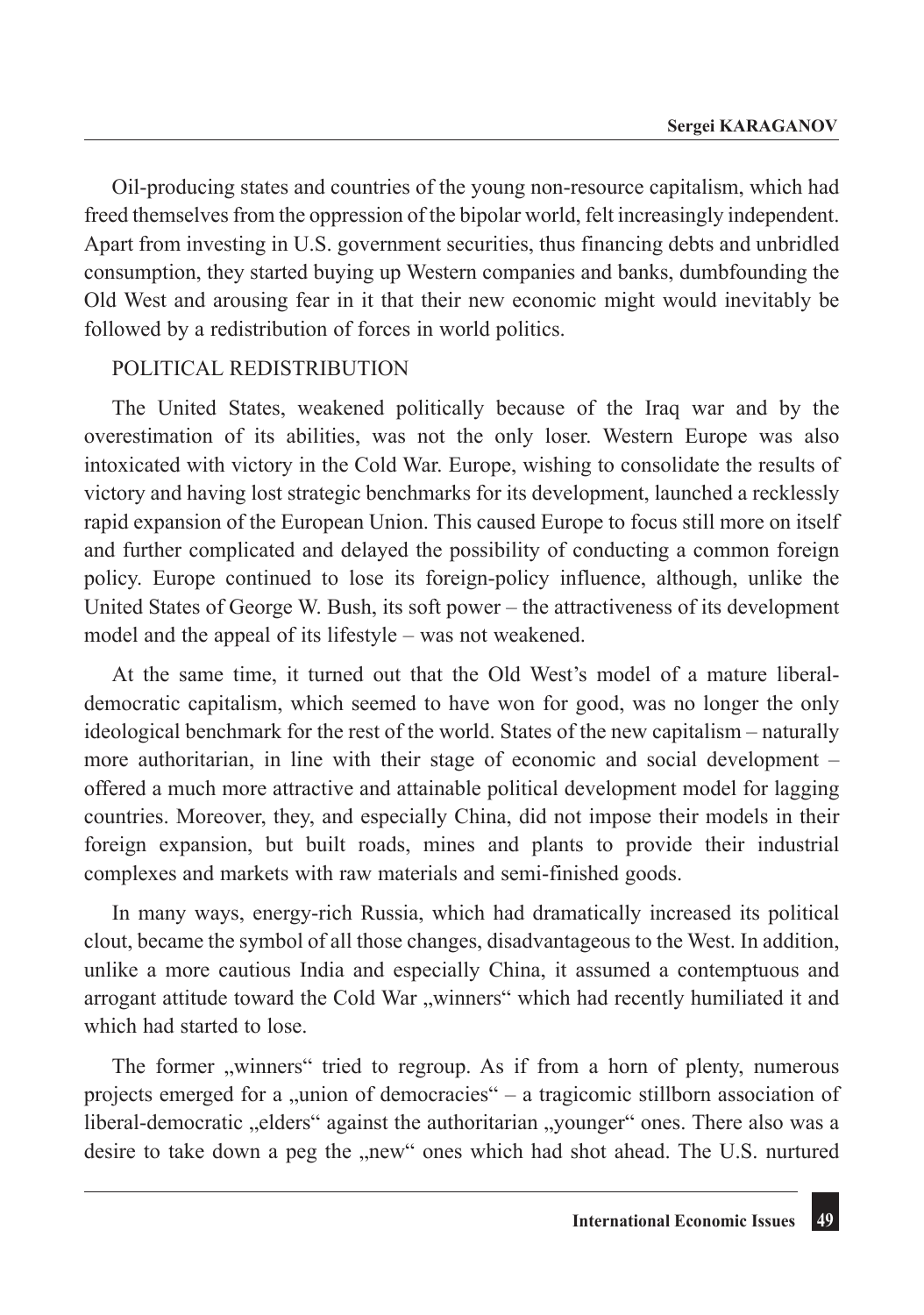plans to start a kind of Cold War against China five to seven years ago. But Beijing was cautious and, most importantly, it strengthened too fast.

Starting in 2007, the West stepped up its efforts to curb the rapidly growing influence of an ever mightier and more independent Russia.

Georgia went into South Ossetia in August 2008, after which an attempt was made to organize a new Cold War against Russia. The attack on South Ossetia, Russia's harsh reaction, and the attempt to start a confrontation after that, mainly using NATO, have shown the dangerous non-reconstruction of the European security system, which failed to prevent the conflict. Moreover, the de facto division of Europe into two security zones and the rivalry between them in many ways generated this conflict.

Russia not only retaliated, stopping the killing of its citizens and peacekeepers, but also said "no" to NATO's further expansion and to the inertia that suited the Old West. Now, even those who did not want to listen can see that the present Cold War-style system of European security, which has been artificially maintained for over a decade and a half, can no longer exist and that it only leads to the escalation of conflicts and ultimately to war.

#### AND HERE COMES THE CRISIS

Back in late August it seemed that the political semi-farcical Cold War – unleashed by the United States and its allies and clients in Eastern Europe and in Britain and which many Old Europeans met with caution but also with sympathy – would be the main political trend for the next two to three years.

But then the global financial crisis broke out, which is now being followed by a global economic crisis. I think the United States and the Old West will now have other things on their minds than conducting a Cold War.

The acute crisis has forced countries to start correcting the entire system of global economic governance. The United States and its ideas of the superiority of liberal capitalism and the limited role of the state in the economy have been dealt a severe blow. Faced with a possible severe depression, comparable to the crisis of the late 1920s-1930s, Washington has decided to nationalize failed system-forming financial companies and banks and to invest hundreds of billions of dollars in the economy. This policy is directly opposite to the Washington Consensus ideology, which was so confidently imposed in recent decades on other countries, including Russia. True liberals should have let bankrupt enterprises and the bankrupt policy fail completely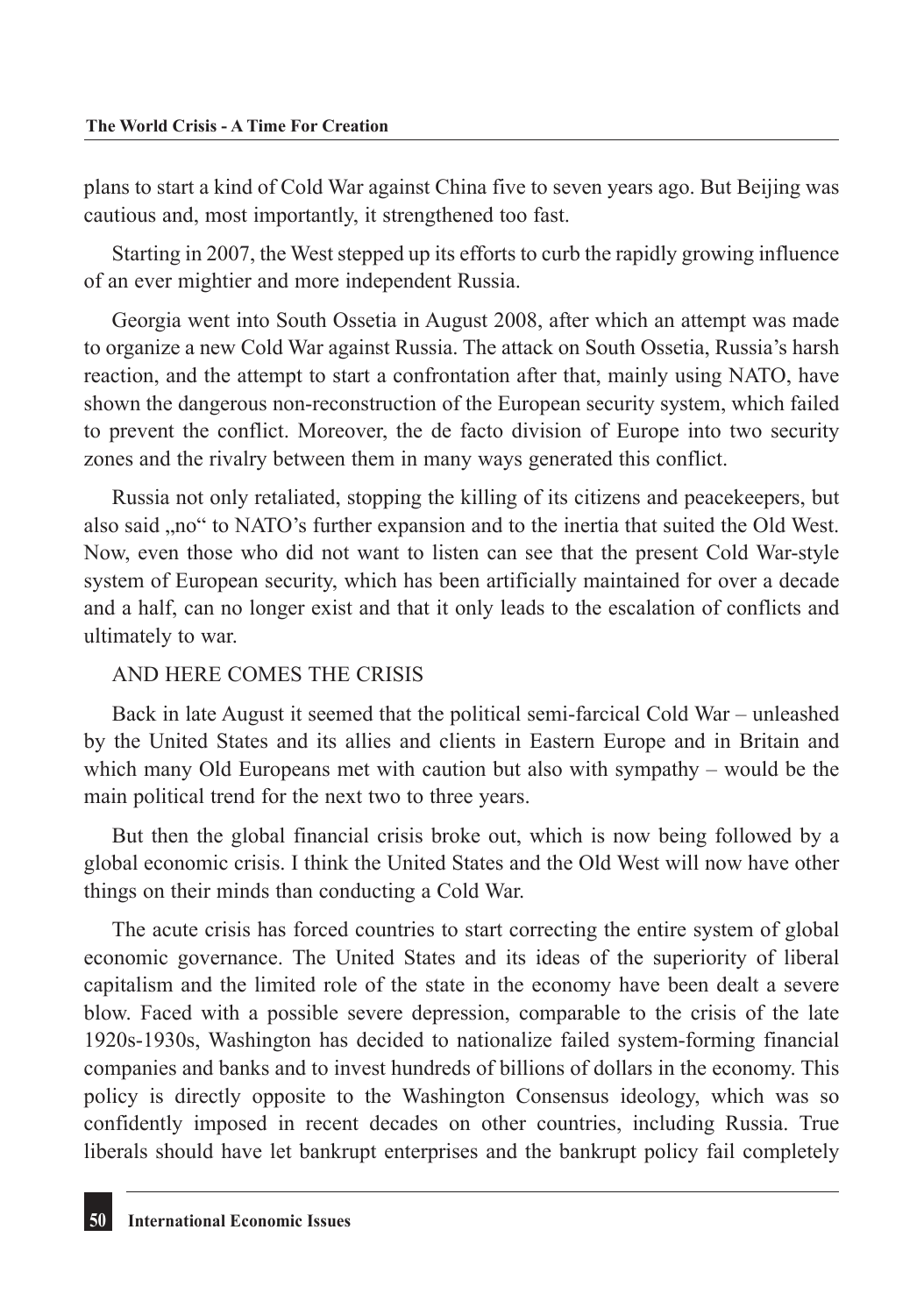and should have made room for the sprouts of a new economy. The U.S. has been followed by other countries in resorting to "socialist" methods to save failed companies and banks.

Reasonable apprehensions have already been expressed that the retreat from the former ideology of super-liberalism may go too far toward an increased state interference and may make the Western economy even less competitive. (I wish these warnings were first heeded by Russia, which is successfully destroying its competitiveness by quasi-socialist and reckless increases of labor costs and by the massive interference of corrupt state capitalism.)

Meanwhile, the International Monetary Fund, the World Bank and even the financial G7 remain silent, although the crisis had been ripening for quite some time. Only Europeans are trying to act jointly, albeit inconsistently and with unknown results.

CONCLUSIONS FOR ALL AND FOR RUSSIA

It is clear that the global crisis is only beginning and will affect everyone. But it is not clear how and when all countries will jointly start overcoming it.

But we should already sum up the preliminary results of the recent developments.

The period from August to October 2008 will likely go down in history as the start of the fourth stage in the world's development over the past century, which began – really, not according to the calendar – in August 1914, closing the door on the splendid 19th century and ushering in the savage and revolutionary 20th century. Actually, the 21st century is beginning right now. (This idea is not mine, but that of Thierry de Montbrial, the founder of the Evian Forum and an outstanding French political thinker.)

This crisis and this new period in world history threaten to inflict inevitable hardships on billions of people, including Russians. Coupled with the aforementioned rapid geopolitical changes, with the collapse of the former system of international law and security systems, and with attempts by the weakening "elders" to stop the redistribution of forces not in their favor, this period may bring a dramatic destabilization of the international situation and an increased risk of conflicts. I would have dared to describe it as a pre-war situation and compare it with August 1914, but for one factor: huge arsenals of nuclear weapons remain, along with their deterrent factor, which makes politicians more civilized. Yet one must keep in mind the objective growth of military danger anyway.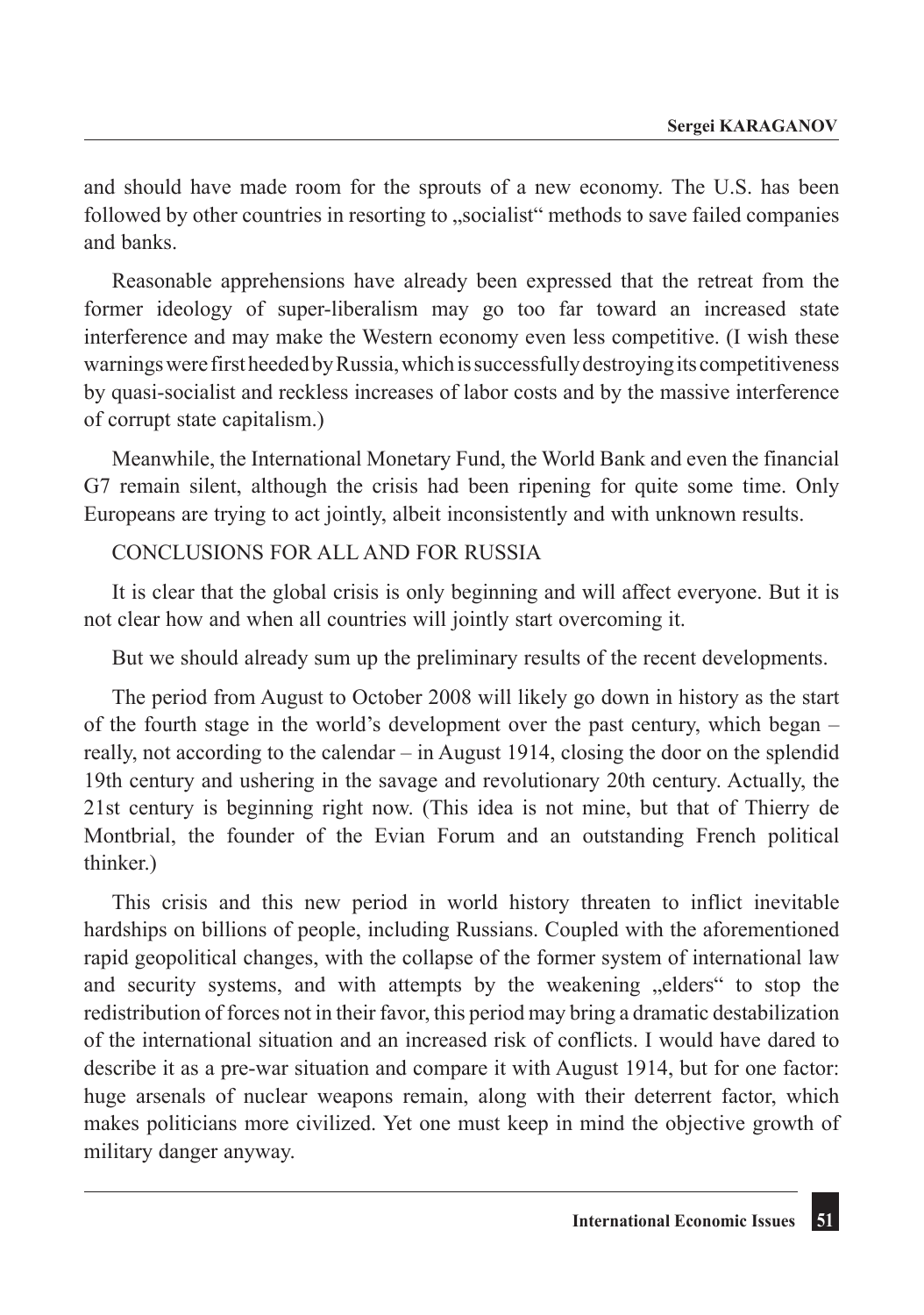The world economic crisis will fix the new redistribution of forces. But it can also change its speed. When the U.S. overcomes the crisis, it will end up with even less moral and political capital. I do not think that Barack Obama, now viewed as a ray of hope for America, would be able to quickly restore this capital as president. Quite possibly, the crisis will inflict even more economic damage on new industrial giants, especially at first. External markets, on which their growth largely depends, will shrink. The super-fat years will come to an end for oil producing countries, as well, including Russia, which has proved reluctant or unable to switch to a new economy and renovate its infrastructure.

The matter at hand is not just a deep financial and economic crisis. This is an overall crisis of the entire system of global governance; a crisis of ideas on which global development was based; and a crisis of international institutions.

Overcoming this overall crisis will require a new round of reforms, the construction of international institutions and systems for governing the world economy and finance, and a new philosophy for global development.

This crisis will clear out what has been artificially preserved or not reformed since the end of the Cold War. A new global governance system will have to be built on the ruins of the old one.

The time will come for creation.

When this overall crisis is over, its relative beneficiaries will include not only countries that will have been less affected by it, but also those that will have seized the initiative in building a new world order and new institutions. They will have to correspond to the emerging balance of forces and effectively respond to new challenges.

One must be morally and politically ready for that period of creation, and already now, despite the crisis, one must start building up one's intellectual potential so that in a year or several years one could be ready to put forward one's own, well-grounded proposals for rebuilding the international governance system on a more just and stable basis.

Russia has so far proposed a very modest plan for rebuilding the European security system and supported, at last, the idea to establish a new Concert of Nations as an association of not seven to eight old countries, but 14 to 20 of the most powerful and responsible states capable of assuming responsibility for global governance.